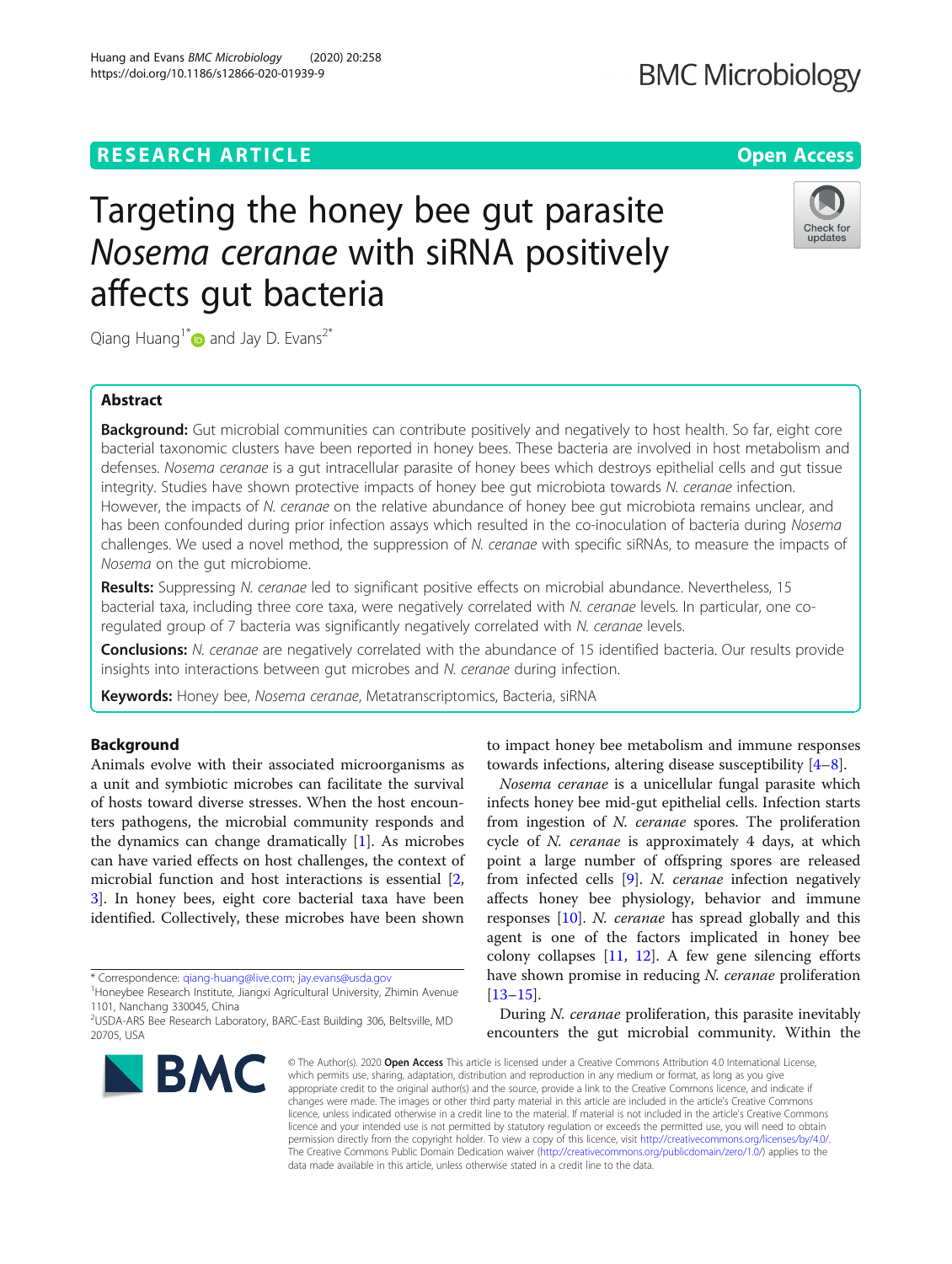honey bee gut, bacteria are dominated by eight species/ clusters. Three bacteria are within the Gram-negative phylum Proteobacteria, including Gilliamella apicola, Frischella perrara and Snodgrassella alvi. Two bacteria are within the Gram-positive phylum Firmicutes, including Lactobacillus mellis, Lactobacillus kunkeei and Lactobacillus Firm5 (including L. helsingborgensis, L. melliventris and L. kimbladii). One Bifidobacterium cluster within the phylum Actinomycetes, including B. asteroids, B. actinocoloniiforme and B. bohemicum. Two other species clusters are within phylum Alphaproteo-bacteria of Bartonellaceae and Acetobacteraceae [\[16](#page-4-0)]. Some of these taxa are likely to be involved in honey and pollen digestion, along with many low-frequency opportunistic microbes [[2,](#page-4-0) [7,](#page-4-0) [17\]](#page-4-0). Gut microbes show diverse responses towards N. ceranae infection [\[18](#page-4-0)]. Consequently, it might be possible to control N. ceranae infection by regulating gut microbes, providing a longlasting strategy to improve overall bee health. Quantifying the responses of microbes to N. ceranae infection is a critical step in understanding these interactions. This is challenging, because inoculating honey bees with N. ceranae spores generally leads to co-inoculation with associated gut bacteria. Even after several rounds of Percoll purification, a fraction of high-throughput sequence reads from purified spores can still be aligned to bacteria [[19](#page-4-0), [20](#page-5-0)]. So, predicting responses of honey bee gut microbes towards N. ceranae proliferation using bees challenged with N. ceranae and control bees can lead to artefacts.

The gene *Dicer* is a key component of the RNA induced silencing complex, which is involved in developmental and physiological gene regulation [[21](#page-5-0), [22](#page-5-0)]. We previously found that targeting the gene Dicer using siRNA interrupted N. ceranae proliferation [\[23,](#page-5-0) [24](#page-5-0)]. We used this insight to more accurately determine associations between N. ceranae infection and gut bacteria loads.

## Results

As expected, sequence reads which aligned to the bee genome decreased while reads aligned to microbes increased gradually over the experimental period (Fig. [1](#page-2-0)) (File [S1](#page-4-0)). The gene expression level of the N. ceranae RNA polymerase II small subunit (RPB1, KJ373285.1) was lower in the siRNA-Dicer group compared with the infection and siRNA-scramble groups at 3 dpi (Fig. [1](#page-2-0)). In total, 15 bacterial species/strains were found during the experimental period, including three core bacteria, Snodgrassella alvi, Gilliamella apicola and Frischella perrara. Two co-regulating bacterial groups were negatively correlated with N. ceranae over the entire experimental period. The marker genes of *Erwinia rha*pontici, Enterobacteriaceae bacterium, Enterobacter sp.

JN969314.1, Citrobacter freundii, Enterobacter aerogenes, Klebsiella pneumonia and Frischella perrara were coexpressed (co-regulation group 1 of 7 bacteria) and significantly negatively correlated with N. ceranae RPB1 (corresponding correlation  $-0.36$ ,  $P = 0.03$ ). Additionally, marker genes for Serratia sp. G5\_1\_1BCO2, Serratia marcescens, Serratia nematodiphila and Snodgrassella alvi were co-expressed (co-regulation group 2 of 4 bacteria), which was also negatively correlated with N. ceranae levels, even though this correlation was not statistically significant (corresponding correlation − 0.29,  $P = 0.08$ ). Bartonella apis, Propionibacterium sp. B4, Lactobacillus apis and Gilliamella apicola did not cluster into any co-regulation group. None of these studied 15 microbes were statistically significantly differentially expressed at each day post-infection (T-test, P > 0.05). However, the co-regulated groups  $(P < 0.0001)$  and siRNA treatment  $(P < 0.0001)$  showed significant effects on specific microbe counts during the entire experimental period within the generalized linear model. Additionally, 6 bacteria in co-regulation group 1 (E. rhapontici, E. bacterium, E. sp. JN969314.1, C. freundii, E. aerogenes, K. pneumonia), 3 bacteria in co-regulation group 2 (S. sp. G5\_1\_1BCO2, S. marcescens, S. nematodiphila) and G. apicola were significantly enhanced towards siRNA treatment during the entire experimental period  $(P <$ 0.001).

## **Discussion**

When a parasite infects a host, infection success depends on host immune defenses, microbial community responses, and even competition from other parasites [\[25](#page-5-0)]. In turn, parasites spatially alter the relative abundance of gut microbes and other symbionts [\[26\]](#page-5-0). Honey bee gut microbes are important for food digestion and bee immune responses [[17](#page-4-0)]. In honey bees, at least 406 bacterial species and variants have been found (based on the Holobee Bar database), including eight bacterial clusters that form the core gut microbial community [[16](#page-4-0), [17\]](#page-4-0). Within this core set of bacteria, the symbionts Gilliamella apicola and Snodgrassella alvi support food digestion and pathogen defenses, even though sequence variance may lead to functional variation [\[27](#page-5-0), [28](#page-5-0)]. In contrast, the bacterium Frischella perrara triggers the honey bee melanization response [\[29](#page-5-0)]. Honey bees and their gut bacteria both respond to stressors and infection.

As two co-regulation groups were identified, the relative abundance of bacteria may not be independent of each other in the mid-gut tissue. Additionally, all of the studied bacteria were negatively correlated with N. ceranae proliferation, suggesting N. ceranae reduces bacterial abundance, at least for the studied 15 bacteria. In the gut microbiome, diet shapes bacterial diversity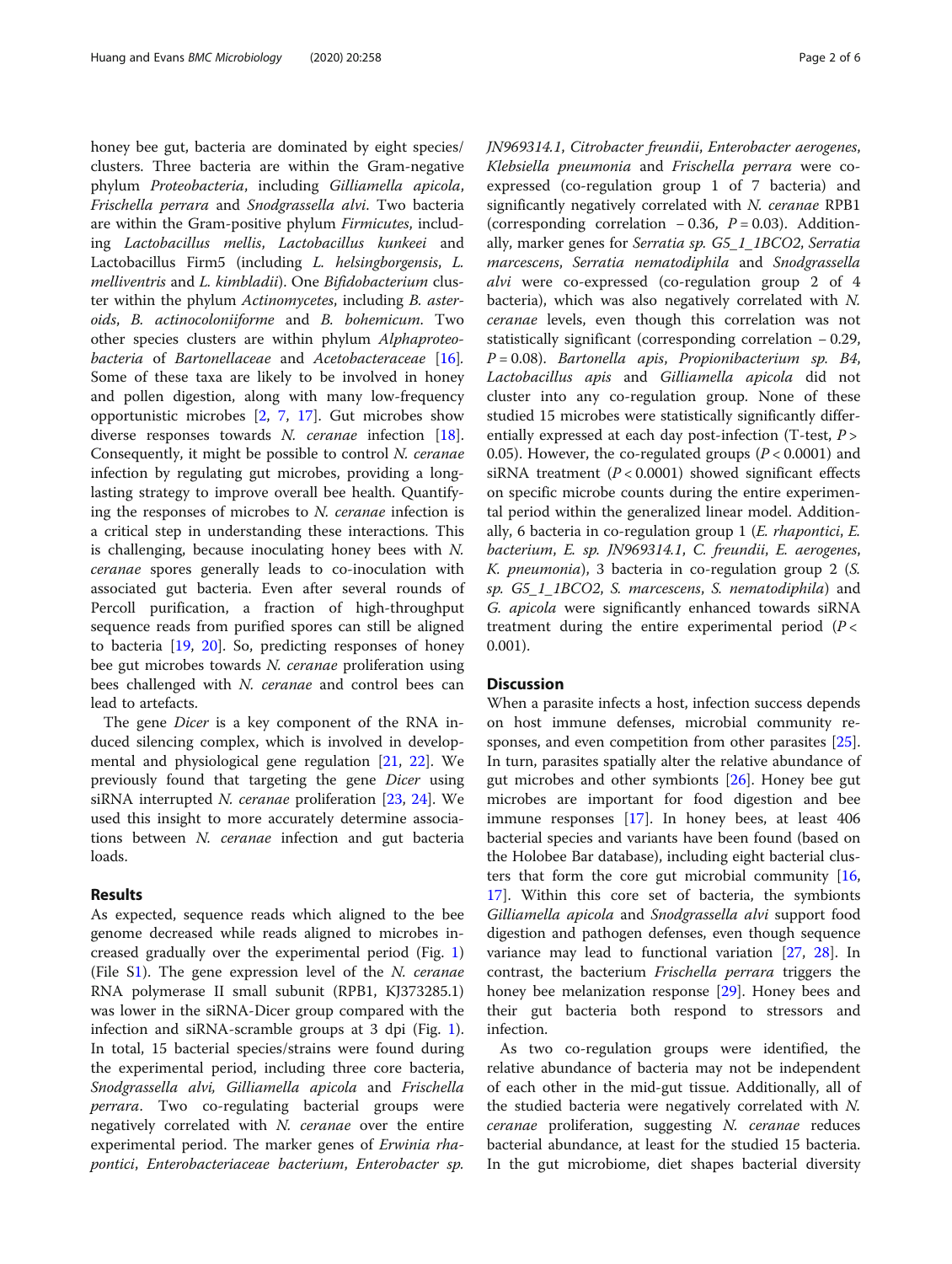<span id="page-2-0"></span>

and responses towards N. ceranae infection, where a negative correlation between S. alvi and N. ceranae was found, which is consistent with our data [\[30](#page-5-0)]. When this microbial community was disturbed by antibiotics, honey bees were more susceptible towards N. ceranae and other opportunistic pathogens [\[8](#page-4-0), [31](#page-5-0)]. Administration of Lactobacillus strains as food additives showed suppressive effects on N. ceranae spores [\[32](#page-5-0)].

Competition for limited food resources may lead to the decrease/exclusion of other competitors, as suggested by the competitive exclusion principle [\[33](#page-5-0)].

Therefore, a nutritional context is essential when interpreting any responses of the bacterial community toward parasite challenges. In our data, parasites negatively affected the relative abundance of all 15 studied gut bacteria, leading to interrupted food digestion and nutrient absorption. It remains unclear whether gut bacteria can actively defend the integrity of the gut tissue in bees. However, microbes can be regulated by diet to protect the gut integrity and support pathogen resistance in other organisms [[34\]](#page-5-0). In prior work, honey bee patho-gens have shown negative correlations with S. alvi [[35](#page-5-0),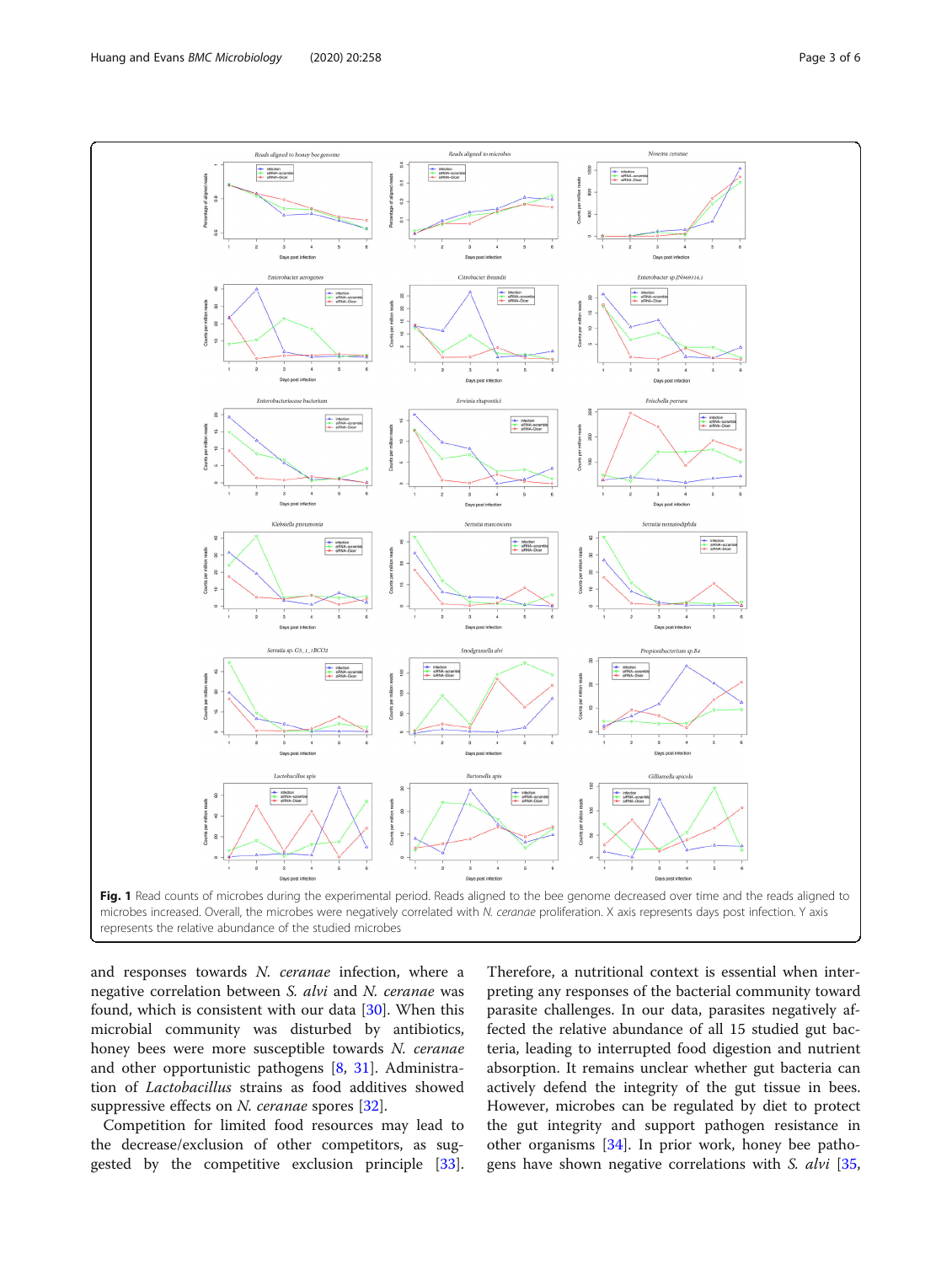[36\]](#page-5-0). From our data, the levels of F. perrara and S. alvi were significantly enhanced with the reduction of N. ceranae. It remains unclear why N. ceranae negatively affected gut bacteria. Even though sugar was the only food resource in our studied bees, the chance is low that N. ceranae directly competes for this food resource with bacteria, as N. ceranae proliferates within epithelia cells and bacteria live in the lumen. Tissue destruction caused by infection might lead to the deterioration of the gut lumen, thus impacting bacteria.

Although microbial treatments provide a promising chemical-free strategy to control pathogen infection [[37\]](#page-5-0), caution is required, as improper probiotic supplements can lead to dysbiosis of gut microbes and susceptibility toward pathogens [[38](#page-5-0)]. In our study, the relationship between N. ceranae and the studied microbes was correlative. However, the siRNA Dicer treatment and the reduced N. ceranae level was causative. We provided novel insights into interactions between gut parasites and other microbes over the entire life cycle of the parasite. Our study is limited to mid-gut tissues of newly-emerged workers. It will be interesting to screen N. ceranae and bacterial interactions in older forager bees, and in bees collected during different seasons.

## Conclusions

Levels of N. ceranae are negatively correlated with levels of gut bacteria. Gut bacteria were not independent with each other and were co-regulated. The relative abundance between the gut bacteria and  $N$ . ceranae was negatively correlated.

## **Methods**

### Ethics statement

Three apiaries (with 10, 10, and 20 colonies in each apiary, respectively) for bee sample collection were established at the USDA-ARS Bee Research Laboratory, Beltsville, Maryland, USA. No specific permits were required for the described studies. Studies involved the European honey bee (Apis mellifera mellifera), which is neither an endangered nor protected species.

#### Infection and sample collection

N. ceranae spores were isolated from the mid-guts of one hundred heavily-infected honey bee workers from two colonies in the apiary. The abdomens of honey bee workers were homogenized using pestles in 500 mL distilled water, filtered through filtering mesh cloth (65 um pore size) and centrifuged 5 min at 3000 rpm. Spores were further purified using a Percoll gradient procedure [[19\]](#page-4-0). Sealed brood frames were collected from multiple colonies and the brood frames were kept in an incubator to collect freshly emerged honey bee workers. Eighty newly-emerged workers were fed individually with 2 μL of sucrose solution as follows: (1) with  $10<sup>5</sup> N$ . ceranae spores without siRNA treatment, as the infection group; (2) with  $10^5$  N. ceranae spores and 1.5 μg siRNA (targeting N. ceranae gene Dicer) as the siRNA-Dicer group; (3) with  $10^5 N$ . *ceranae* spores and 1.5 μg of a nonmatching (scrambled) siRNA, as the siRNA-scramble group. The sequences of the designed siRNA were provided in a previous study [[23\]](#page-5-0). Forty honey bees were kept in each rearing cup. In total, six rearing cups were constructed for three treatments, with two replicates per treatment. Five bees were sampled daily from 1 to 6 days post-infection (dpi) from each cup and ultimately pooled for RNA sequencing. After being anesthetized with  $CO<sub>2</sub>$ , the mid-gut tissue was dissected and the RNA was immediately extracted with TRizol [\[39](#page-5-0)]. Sequencing libraries were prepared and sequenced using the Illumina Hiseq 2000 platform. In total, 36 PCR-free Illumina RNA paired-end (151 nucleotide per read) libraries of mid-gut samples were sequenced (two replicates per treatment per day), at the University of Maryland Institute for Genomic Studies.

## Bioinformatics and microbial quantification

On average, 58 million reads (114 nucleotides for each paired-read member) were generated from each library, after trimming and quality control using FastQC [\(https://](https://www.bioinformatics.babraham.ac.uk/projects/fastqc/) [www.bioinformatics.babraham.ac.uk/projects/fastqc/\)](https://www.bioinformatics.babraham.ac.uk/projects/fastqc/) and SEQTK [\(https://github.com/lh3/seqtk\)](https://github.com/lh3/seqtk). Sequencing reads were aligned to the honey bee genome assembly (Amel\_ HAv3.1) with the hisat2 package under default settings [[40](#page-5-0)]. Reads that matched the honey bee genome were removed. On average, 14,258,564 remaining reads per library were then aligned to the Holobee 'Bar' database and 7,260,989 reads per library were mapped (>138X coverage of the database) including N. ceranae and other bee-associated microbes. The Holobee Bar database is a curated resource for microbes associated with honey bees ([https://data.nal.usda.gov/dataset/holobee-database](https://data.nal.usda.gov/dataset/holobee-database-v20161) [-v20161](https://data.nal.usda.gov/dataset/holobee-database-v20161)). In order to remove false-positive microbial classifications and restrict reads to the more prevalent bacteria responding towards the parasite infection, microbes found in fewer than 22 libraries of the sequencing libraries were removed. The counts were normalized using the weighted trimmed mean of M-values (TMM). Two replicates of each treatment for each post-infection day were used to calculate the variance in order to identity significantly regulated bacteria with edgeR  $[41]$  $[41]$ . The P values were corrected for multiple comparisons using false discovery rate (FDR). Significantly differentially expressed taxa met three criteria: (1) the relative abundance of the bacterium is significantly different between the infection group and the siRNA-Dicer group; (2) the relative abundance of the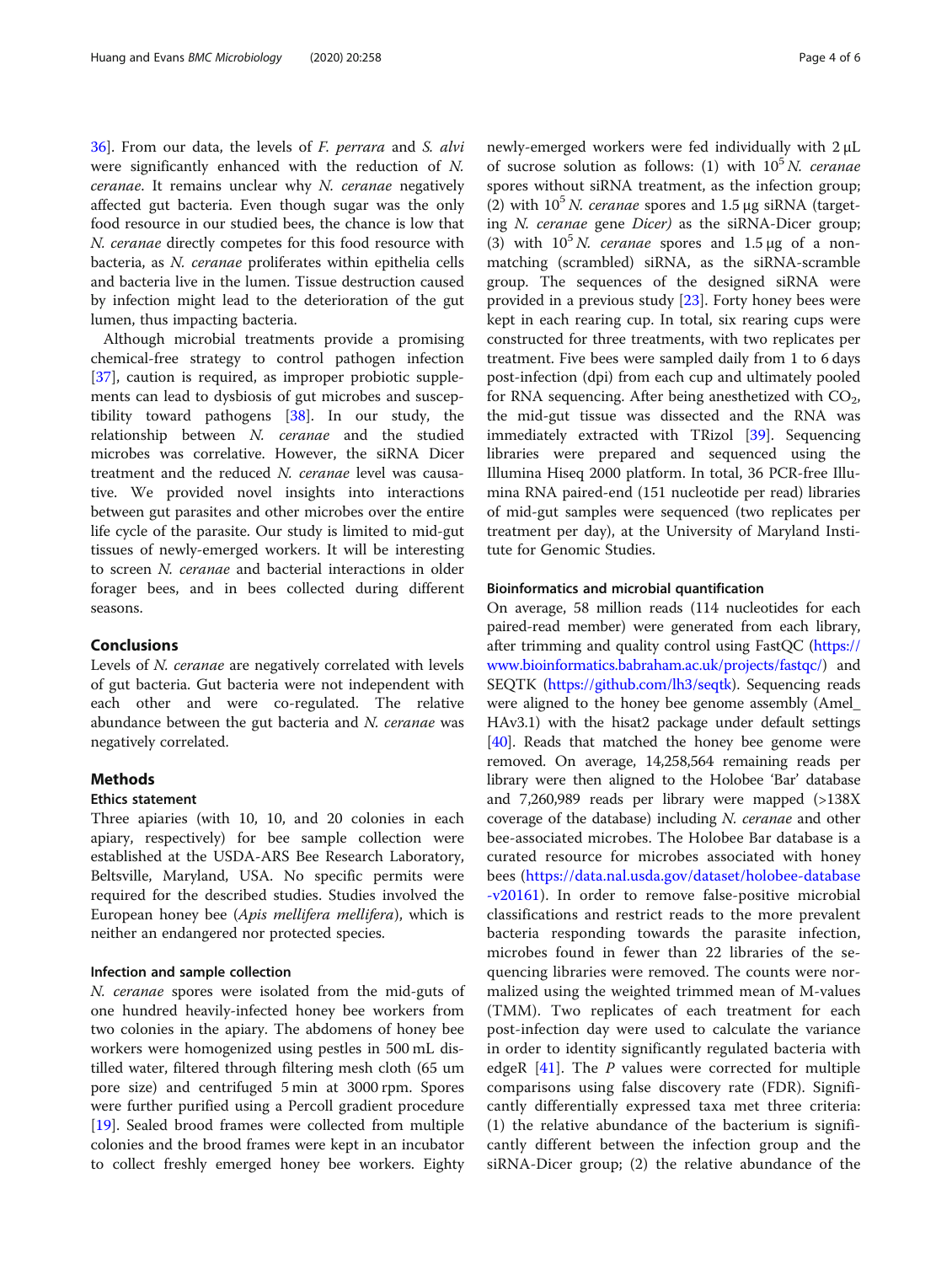<span id="page-4-0"></span>bacterium is significantly different between the siRNA-Dicer group and the siRNA-scramble group; and (3) the relative abundance of the bacterium is not significantly different between the siRNA-scramble group and the infection group.

## Statistical analysis

Significantly differentially expressed taxa were tested using t-tests at each time point and the P value was adjusted for multiple comparisons with FDR using R (version 3.5.1). In order to analyze bacterial patterns over the infection period, co-regulation between N. ceranae and bacteria clusters was analyzed using the WGCNA package [\[42](#page-5-0)]. The normalized read counts of bacteria were treated as the genotype and counts of  $N$ . *ceranae* were treated as phenotype. To further test the effect of siRNA treatment on the microbe enrichment, a generalized linear model was performed using R (version 3.5.1). Within the linear model (counts  $\sim$  treatment + day + cage + group + microbe), counts indicate normalized microbe counts. Treatment indicates siRNA-Dicer group, siRNA-scramble group and infection group. Day indicates number of days post infection. Cage indicates each of the two cage replicates. Group indicates coexpression groups obtained from WGCNA analysis. Microbe indicates each of 15 microbe species. The code is provided in supplementary file S2.

## Supplementary information

Supplementary information accompanies this paper at [https://doi.org/10.](https://doi.org/10.1186/s12866-020-01939-9) [1186/s12866-020-01939-9](https://doi.org/10.1186/s12866-020-01939-9).

Additional file 1 File S1 sequencing alignment statistics and normalized microbe counts.

Additional file 2 File S2 code used for the statistics.

#### Abbreviations

siRNA: small interfering RNA; PRB1: RNA polymerase II small subunit; WGCNA: Weight Correlation Network Analysis

#### Acknowledgements

We appreciate SWISS Institute of Bioinformatic (Vital-IT) for bioinformatic support.

#### Authors' contributions

QH and JDE designed the study, analyzed the data and wrote and manuscript. All authors gave final approval for publication.

#### Funding

The project is supported by initiation package of Jiangxi Agricultural University 050014/923230722. The funding body had no role in the design of the study, collection, analysis, data interpretation and writing the manuscript.

#### Availability of data and materials

The raw sequencing reads are deposited in NCBI bio-project PRJNA399493.

#### Ethics approval and consent to participate

Not applicable.

#### Consent for publication

Not applicable.

#### Competing interests

Authors declare no competing interests.

## Received: 22 August 2019 Accepted: 10 August 2020 Published online: 17 August 2020

#### References

- 1. Schwarz RS, Huang Q, Evans JD. Hologenome theory and the honey bee pathosphere. Curr Opin Insect Sci. 2015;10:1–7.
- 2. Powell JE, Martinson VG, Urban-Mead K, Moran NA. Routes of Acquisition of the gut Microbiota of the honey bee Apis mellifera. Appl Environ Microbiol. 2014;80:7378–87.
- 3. Maes PW, Rodrigues PAP, Oliver R, Mott BM, Anderson KE. Diet-related gut bacterial dysbiosis correlates with impaired development, increased mortality and Nosema disease in the honeybee (Apis mellifera). Mol Ecol. 2016;25:5439–50.
- 4. Schwarz RS, Moran NA, Evans JD. Early gut colonizers shape parasite susceptibility and microbiota composition in honey bee workers. Proc Natl Acad Sci. 2016;113:9345–50.
- 5. Kwong WK, Mancenido AL, Moran NA. Immune system stimulation by the native gut microbiota of honey bees. R Soc Open Sci. 2017;4:170003.
- 6. Zheng H, Powell JE, Steele MI, Dietrich C, Moran NA. Honeybee gut microbiota promotes host weight gain via bacterial metabolism and hormonal signaling. Proc Natl Acad Sci. 2017;114:4775–80.
- 7. Raymann K, Moran NA. The role of the gut microbiome in health and disease of adult honey bee workers. Curr Opin Insect Sci. 2018;26:97–104.
- 8. Li JH, Evans JD, Li WF, Zhao YZ, DeGrandi-Hoffman G, Huang SK, et al. New evidence showing that the destruction of gut bacteria by antibiotic treatment could increase the honey bee's vulnerability to Nosema infection. PLoS One. 2017;12:e0187505.
- 9. Gisder S, Mockel N, Linde A, Genersch E. A cell culture model for Nosema ceranae and Nosema apis allows new insights into the life cycle of these important honey bee-pathogenic microsporidia. Environ Microbiol. 2011;13: 404–13.
- 10. Paris L, El Alaoui H, Delbac F, Diogon M. Effects of the gut parasite Nosema ceranae on honey bee physiology and behavior. Curr Opin Insect Sci. 2018; 26:149–54.
- 11. Higes M, Martín-Hernandez R, Garrido-Bailón E, Gonzales-Porto A, García-Palencia P, Meana A, et al. Honeybee colony collapse due to Nosema ceranae in professional apiaries. Env Microbiol Reports. 2009;1. [https://doi.](https://doi.org/10.1111/j.1758-2229.2009.00014.x) [org/10.1111/j.1758-2229.2009.00014.x](https://doi.org/10.1111/j.1758-2229.2009.00014.x).
- 12. Higes M, Martín-Hernández R, Botías C, Bailón EG, González-Porto AV, Barrios L, et al. How natural infection by Nosema ceranae causes honeybee colony collapse. Environ Microbiol. 2008;10:2659–69.
- 13. Paldi N, Glick E, Oliva M, Zilberberg Y, Aubin L, Pettis J, et al. Effective gene silencing in a microsporidian parasite associated with honeybee (Apis mellifera) Colony declines. Appl Environ Microbiol. 2010;76:5960–4.
- 14. Li W, Evans JD, Huang Q, Rodríguez-García C, Liu J, Hamilton M, et al. Silencing the honey bee (Apis mellifera) naked cuticle gene (nkd) improves host immune function and reduces Nosema ceranae infections. Appl Environ Microbiol. 2016;82:6779–87.
- 15. Rodriguez-Garcia C, Evans JD, Li W, Branchiccela B, Li JH, Heerman MC, et al. Nosemosis control in European honey bees Apis mellifera by silencing the gene encoding Nosema ceranae polar tube protein 3. J Exp Biol. 2018;221: jeb184606. [https://doi.org/10.1242/jeb.184606.](https://doi.org/10.1242/jeb.184606)
- 16. Moran NA. Genomics of the honey bee microbiome. Curr Opin Insect Sci. 2015;10:22–8.
- 17. Kwong WK, Moran NA. Gut microbial communities of social bees. Nat Rev Microbiol. 2016;14:374–84.
- 18. Rouze R, Mone A, Delbac F, Belzunces L, Blot N. The honeybee gut microbiota is altered after chronic exposure to different families of insecticides and infection by Nosema ceranae. Microbes Environ. 2019;34: 226–33.
- 19. Cornman RS, Chen YP, Schatz MC, Street C, Zhao Y, Desany B, et al. Genomic analyses of the microsporidian Nosema ceranae, an emergent pathogen of honey bees. PLoS Pathog. 2009;5. [https://doi.org/10.1371/](https://doi.org/10.1371/journal.ppat.1000466) [journal.ppat.1000466.](https://doi.org/10.1371/journal.ppat.1000466)